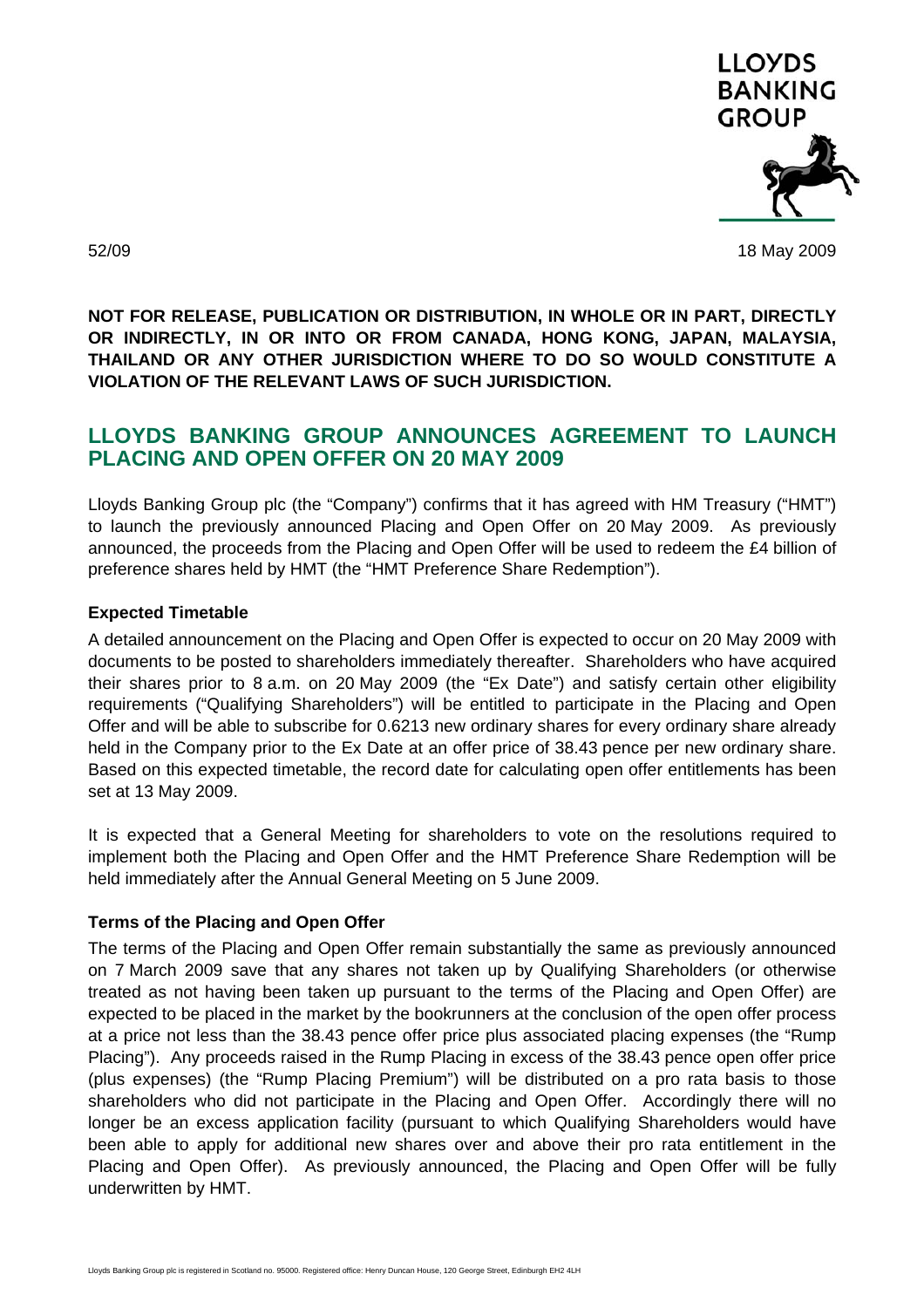These changes mean that those Qualifying Shareholders who do not participate in the Placing and Open Offer (the "Non Accepting Shareholders") will receive cash in respect of their entitlement to participate in the Placing and Open Offer, subject to there being a Rump Placing Premium. Reflecting this potential benefit to Non Accepting Shareholders, the Placing and Open Offer will now be referred to as the Placing and Compensatory Open Offer.

As previously announced, discussions and negotiations with HMT to finalise the Company's participation in the Government Asset Protection Scheme continue and are expected to be concluded over the next few months.

For further information:

| <b>Investor Relations</b>                               |                      |
|---------------------------------------------------------|----------------------|
| <b>Michael Oliver</b>                                   | +44 (0) 20 7356 2167 |
| Director of Investor Relations                          |                      |
| Email: michael.oliver@Itsb-finance.co.uk                |                      |
| Douglas Radcliffe<br>Senior Manager, Investor Relations | +44 (0) 20 7356 1571 |
| Email: douglas.radcliffe@Itsb-finance.co.uk             |                      |
| <b>Media Relations</b>                                  |                      |
| Shane O'Riordain                                        | +44 (0) 20 7356 1849 |
| <b>Group Communications Director</b>                    |                      |
| Email: shane.o'riordain@lloydsbanking.com               |                      |

This announcement does not constitute an offer to sell, or a solicitation of an offer to subscribe for, the securities being issued in any jurisdiction in which such offer or solicitation is unlawful.

This announcement is not for distribution, directly or indirectly, in or into Canada, Hong Kong Japan, Malaysia, Thailand or any other state or jurisdiction in which it would be unlawful to do so. This announcement does not constitute or form a part of any offer or solicitation to purchase or subscribe for securities in the United States. The securities mentioned herein (the "Securities") have not been, and will not be, registered under the United States Securities Act of 1933 (the "Securities Act"). The Securities may not be offered or sold in the United States absent registration or an applicable exemption from the registration requirements of the Securities Act. There will be no public offer of the Securities in the United States.

This announcement does not constitute a prospectus or prospectus equivalent document. Nothing in this announcement should be interpreted as a term or condition of the Placing and Compensatory Open Offer. A prospectus will be prepared and made available in accordance with EU Directive 2003/71/EC and/or Part VI of the Financial Services and Markets Act 2000. Any decision to acquire Lloyds Banking Group Shares under the Placing and Compensatory Open Offer must be made only on the basis of the information contained in and incorporated by reference into the prospectus. The prospectus, when published, will be available on the website of Lloyds Banking Group (www.lloydsbankinggroup.com) and in hard copy from the Lloyds Banking Group's registered office.

Under Rule 9 of the City Code on Takeovers and Merger (the "City Code"), where any person who is interested in shares which in the aggregate carry not less than 30% of the voting rights of a company (and such person does not hold shares carrying more than 50% of such voting rights) acquires an interest in any other shares which increases the percentage of shares carrying voting rights in which such person is interested, then that person is normally obliged to make a general offer in cash to all shareholders at the highest price paid by him, or any person acting in concert with him, within the preceding 12 months.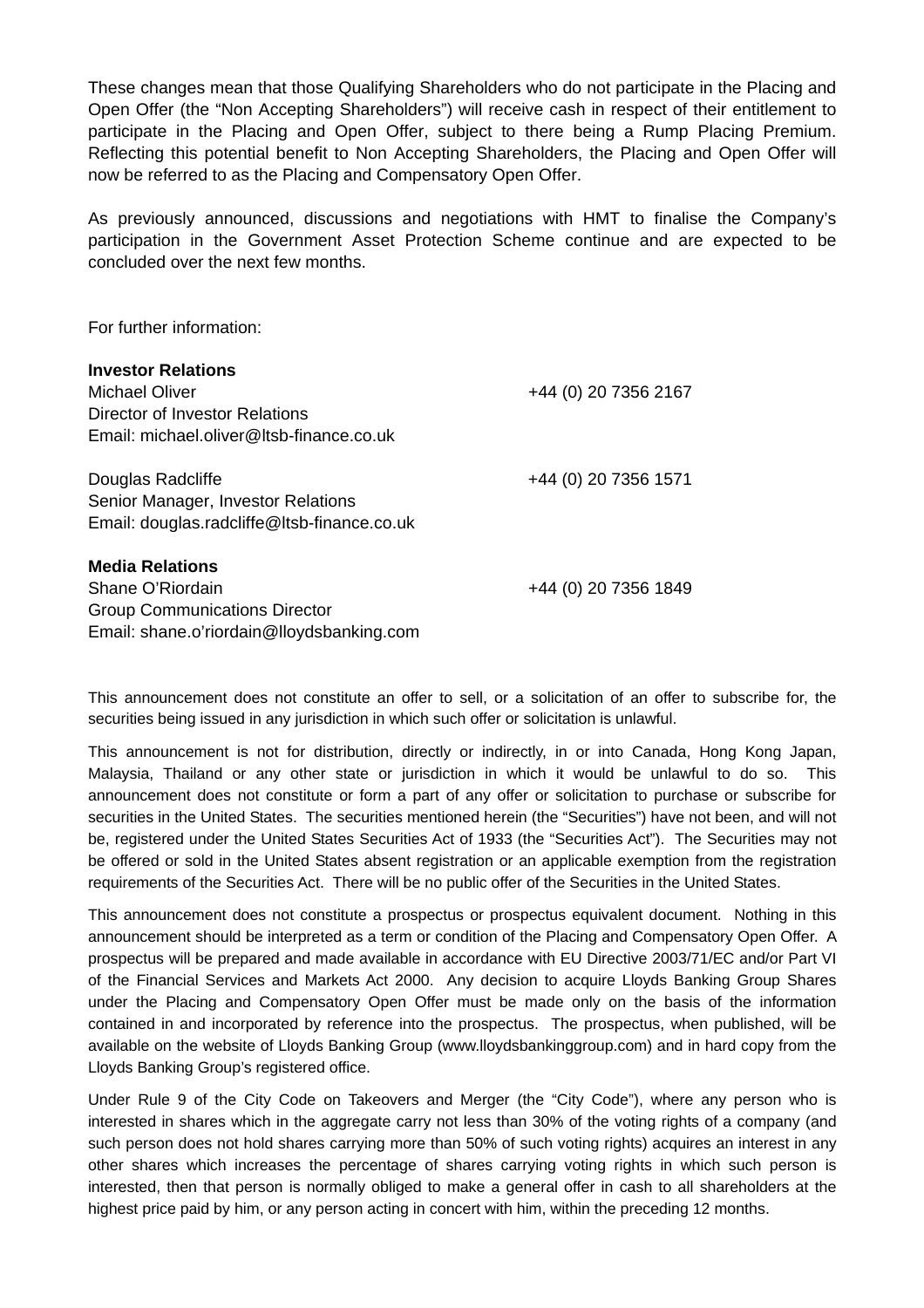As a result of acquiring further ordinary shares issued pursuant to the Placing and Compensatory Open Offer described in this announcement, HM Treasury may increase the percentage of shares carrying voting rights in which it is interested. Lloyds Banking Group will seek confirmation from the Panel on Takeovers and Mergers (the "Panel") that, subject to the independent shareholders of Lloyds Banking Group voting in favour of a resolution to that effect, the Panel will disapply the requirement to make a general offer under the terms of Rule 9 of the City Code. An appropriate resolution will be put to Lloyds Banking Group shareholders at the Lloyds Banking Group General Meeting to approve the replacement of the existing preference shares and the related issue of ordinary shares. HM Treasury's commitment to acquire the ordinary shares to be issued to replace the existing preference shares will be conditional on the disapplication of the requirements for a general offer under Rule 9 of the City Code being approved.

The Lloyds Banking Group Directors accept responsibility for the information contained in this announcement. To the best of the knowledge and belief of the Lloyds Banking Group Directors (who have taken all reasonable care to ensure that such is the case) the information contained in this announcement is in accordance with the facts and does not omit anything likely to affect the import of such information.

This announcement includes certain forward looking statements within the meaning of the US Private Securities Litigation Reform Act of 1995 with respect to the business, strategy and plans of Lloyds Banking Group and its current goals and expectations relating to its future financial condition and performance. Statements that are not historical facts, including statements about Lloyds Banking Group's or management's beliefs and expectations, are forward looking statements. Words such as 'believes', 'anticipates', 'estimates', 'expects', 'intends', 'aims', 'potential', 'will', 'would', 'could', 'considered', 'likely', 'estimate' and variations of these words and similar future or conditional expressions are intended to identify forward looking statements but are not the exclusive means of identifying such statements. By their nature, forward looking statements involve risk and uncertainty because they relate to events and depend upon circumstances that will occur in the future.

Examples of such forward looking statements include, but are not limited to, projections or expectations of the Group's future financial position including profit attributable to shareholders, provisions, economic profit, dividends, capital structure, expenditures or any other financial items or ratios; statements of plans, objectives or goals of Lloyds Banking Group or its management including in respect of the integration of HBOS and the achievement of certain synergy targets; statements about the future business and economic environments in the UK and elsewhere including trends in interest rates, foreign exchange rates, credit and equity market levels and demographic developments, competition, regulation, dispositions and consolidation or technological developments in the financial services industry; and statements of assumptions underlying such statements.

Factors that could cause actual results to differ materially from the plans, objectives, expectations, estimates and intentions expressed in such forward looking statements made by Lloyds Banking Group or on Lloyds Banking Group's behalf include, but are not limited to, general economic conditions in the UK and internationally; inflation, deflation, policies of the Bank of England and other G7 central banks and interest rate, exchange rate, market and monetary fluctuations; changing demographic developments including consumer spending, saving and borrowing habits, technological changes, natural and other disasters, adverse weather, terrorist acts and other acts of war or hostility and responses to those acts; changes in laws, regulations, taxation, Government policies or accounting standards or practices and similar contingencies outside the Lloyds Banking Group's control; the ability to derive cost savings and other benefits as well as mitigate exposures from the acquisition and integration of HBOS; inadequate or failed internal or external processes, people and systems; exposure to regulatory scrutiny, legal proceedings or complaints; changes in competition and pricing environments; the inability to hedge certain risks economically; the adequacy of loss reserves; the ability to secure new customers and develop more business from existing customers; the degree of borrower credit quality; the ability to achieve value-creating mergers and/or acquisitions at the appropriate time and prices and the success of the Lloyds Banking Group in managing the risks of the foregoing.